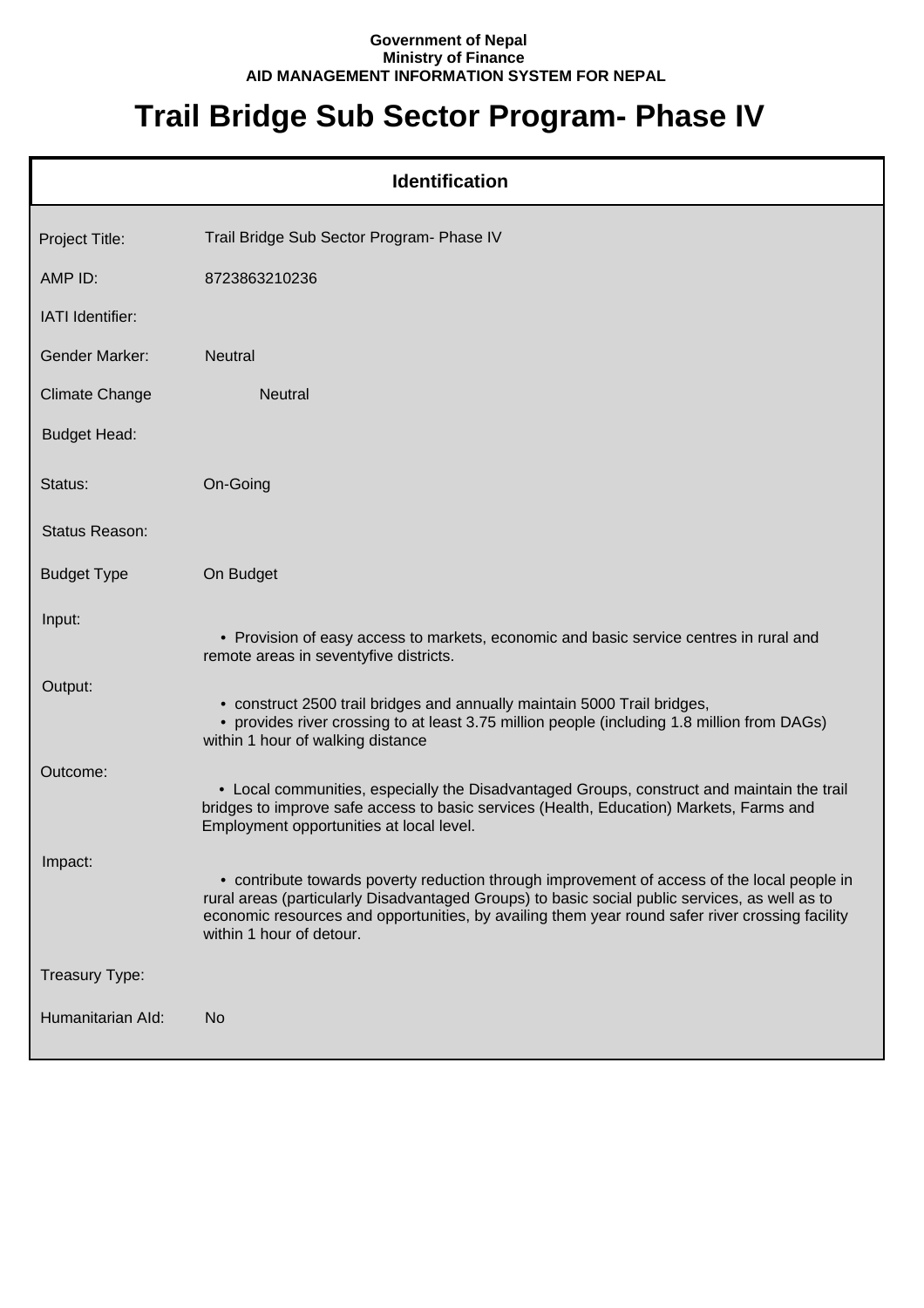| Location     |            |
|--------------|------------|
| Location     | Percentage |
| <b>NEPAL</b> | 100.0%     |

| <b>National Plan</b>                                                                                    |            |
|---------------------------------------------------------------------------------------------------------|------------|
| Program                                                                                                 | Percentage |
| [ Rural Infrastructure ] [ Infrastructure Development Policy ] [ National Development Plan<br>$(NDP)$ ] | 100.0%     |

| <b>Sector</b>                                   |            |
|-------------------------------------------------|------------|
| Sector                                          | Percentage |
| Nepal Sector Classification LOCAL DEVELOPMENT 0 | 100.0%     |

| <b>Implementing/Executing Agency</b>              |        |  |
|---------------------------------------------------|--------|--|
| Donor                                             |        |  |
| Swiss Agency for Development and Cooperation      | 0.0%   |  |
| <b>Responsible Organization</b>                   |        |  |
| Ministry of Federal Affairs and Local Development | 100.0% |  |
| <b>Executing Agency</b>                           |        |  |
| Ministry of Federal Affairs and Local Development | 100.0% |  |
| <b>Implementing Agency</b>                        |        |  |
| Ministry of Federal Affairs and Local Development | 100.0% |  |

| <b>Funding</b>                                      |                       |                    |                               |            |                     |
|-----------------------------------------------------|-----------------------|--------------------|-------------------------------|------------|---------------------|
| Transaction<br>Date                                 | Type of<br>Assistance | Mode of<br>Payment | Post Earthquake<br>Assistance | Commitment | <b>Disbursement</b> |
| <b>Swiss Agency for Development and Cooperation</b> |                       |                    |                               |            |                     |
| <b>UNDISBURSED BALANCE</b>                          |                       |                    | null                          |            |                     |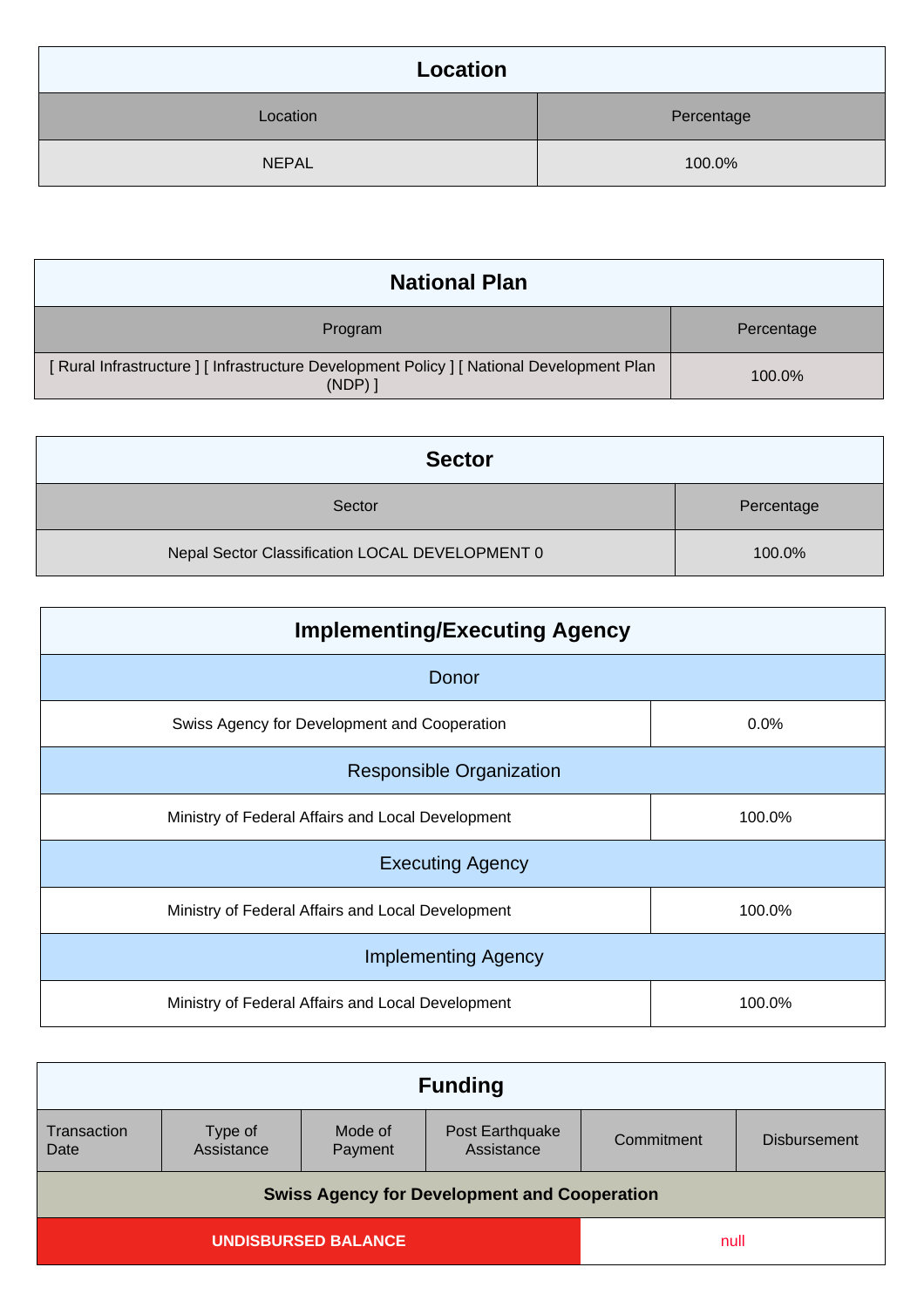| Transaction<br>Date        | Type of<br>Assistance                                | Mode of<br>Payment | Post Earthquake<br>Assistance | Commitment       | <b>Disbursement</b> |
|----------------------------|------------------------------------------------------|--------------------|-------------------------------|------------------|---------------------|
|                            |                                                      |                    | <b>Actual</b>                 |                  |                     |
| 11/6/2015                  | <b>Grant Aid</b>                                     | Cash               | No                            | 1,004,616        | Ю                   |
| 2/13/2015                  | <b>Grant Aid</b>                                     | Cash               |                               | 1,001,747        | O                   |
| 8/13/2014                  | <b>Grant Aid</b>                                     | Cash               | No                            | 0                | 2,456,488           |
| 11/25/2014                 | <b>Grant Aid</b>                                     | Cash               | No                            | 10,362,122       | 0                   |
| 10/28/2015                 | <b>Grant Aid</b>                                     | Cash               | No                            | 0                | 2,033,272           |
| 12/15/2015                 | <b>Grant Aid</b>                                     | Cash               | No                            | 0                | 1,019,682           |
| 12/18/2015                 | <b>Grant Aid</b>                                     | Cash               | No                            | 0                | 902,831             |
| 12/6/2016                  | <b>Grant Aid</b>                                     | Cash               | No                            | 0                | 1,090,321           |
| 11/10/2017                 | <b>Grant Aid</b>                                     | Cash               | No                            | 0                | 2,007,076           |
| 9/17/2018                  | <b>Grant Aid</b>                                     | Cash               | No                            | 0                | 1,650,000           |
| <b>Total</b>               |                                                      |                    | 12,368,482                    | 11,159,669       |                     |
| <b>Planned</b>             |                                                      |                    |                               |                  |                     |
| 12/1/2015                  | <b>Grant Aid</b>                                     | Cash               | No                            | 0                | 2,775,011           |
| 11/30/2018                 | <b>Grant Aid</b>                                     | Cash               | No                            | 0                | 1,508,345           |
| 11/30/2017                 | <b>Grant Aid</b>                                     | Cash               | No                            | 0                | 1,520,962           |
| 11/30/2016                 | <b>Grant Aid</b>                                     | Cash               | No                            | 0                | 1,081,994           |
| 1/27/2020                  | <b>Grant Aid</b>                                     | Cash               | No                            | 0                | 705,986             |
|                            | <b>Total</b>                                         |                    |                               | $\boldsymbol{0}$ | 7,592,296           |
|                            | Total (Swiss Agency for Development and Cooperation) |                    |                               | 12,368,482       | 18,751,965          |
| <b>UNDISBURSED BALANCE</b> |                                                      |                    | $-6,383,483$                  |                  |                     |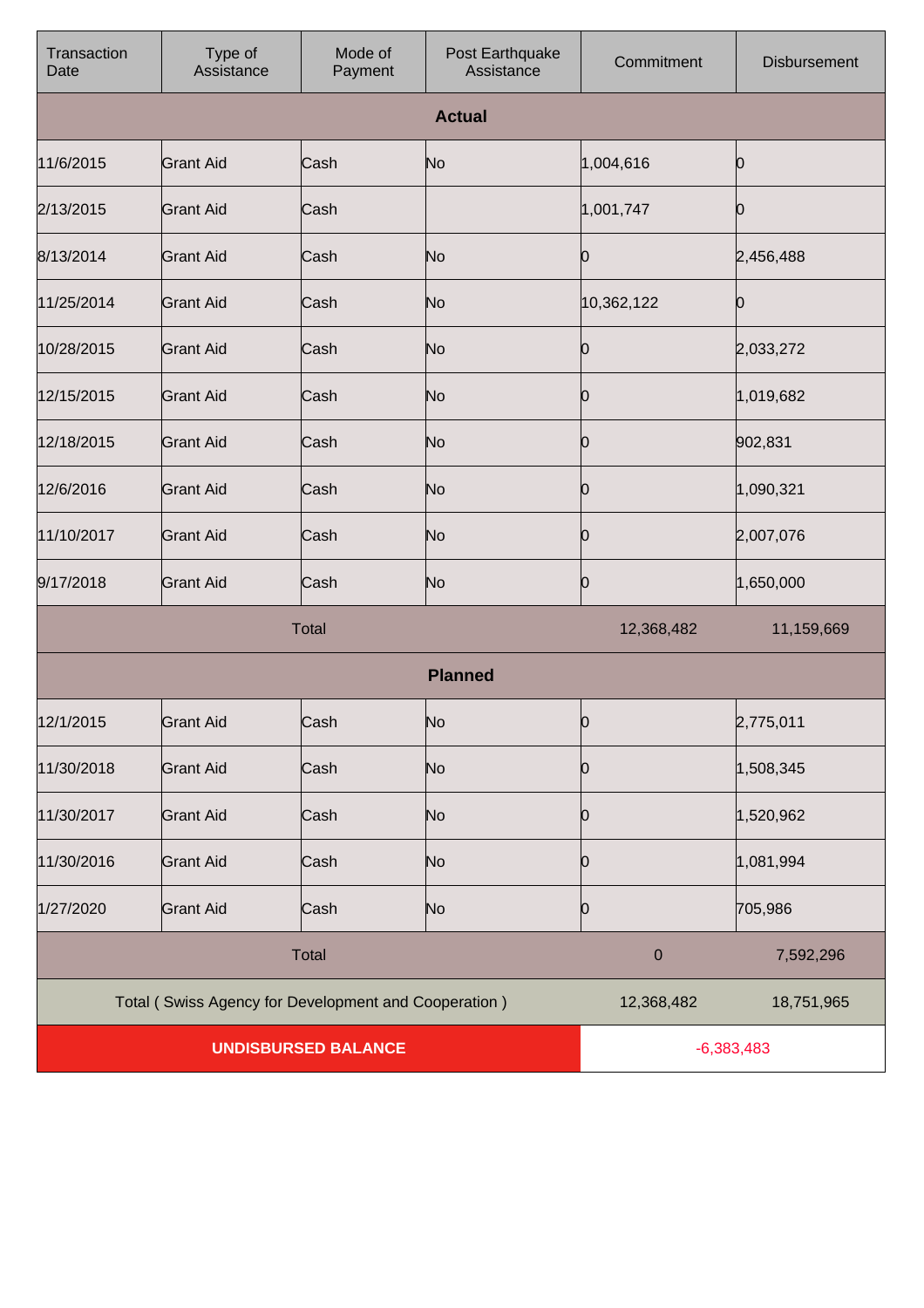## **Progress Achieved**

Progress Achieved:

Key Problems:

Steps Taken to Solve Problems:

| <b>Funding Information</b>        |             |  |  |
|-----------------------------------|-------------|--|--|
| <b>Total Actual Commitment</b>    | 12,368,484  |  |  |
| <b>Total Planned Commitment</b>   | $\mathbf 0$ |  |  |
| <b>Total Actual Disbursement</b>  | 11,159,671  |  |  |
| <b>Total Planned Disbursement</b> | 7,592,298   |  |  |